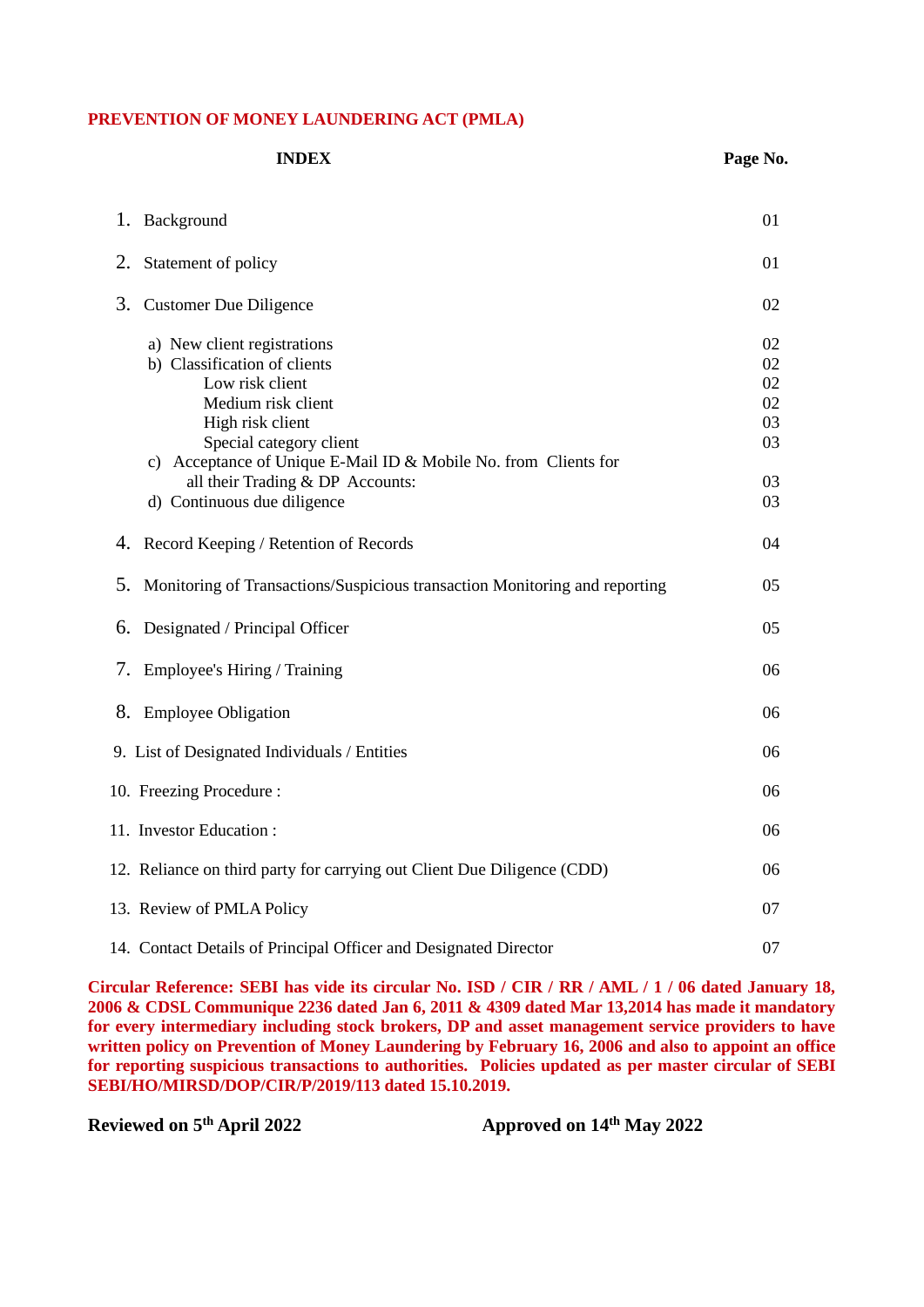#### **1. Background:**

Money laundering is defined as disguising the source or ownership of illegally obtained/ gained funds/money to make them appear arising out of legitimate source or hiding money to avoid paying taxes and thereby converting black money into white money or using legally obtained money in pursuit of unlawful activities.

Money laundering takes place in three phases. The first phase is placement when bulk cash is deposited into banking system or pumped into any legitimate system using funds from illegal activities. The Second phase is layering where multiple transactions are used to separate the proceeds from there illegal source. The third phase is integration where these illegal funds are mixed with apparently legitimate business earnings.

#### **2. Statement of Policy**

Most developed countries (including Australia, Hong Kong, Singapore, Taiwan and the UK) have laws making it a criminal offence for a company or an individual to assist in the laundering of the proceeds of serious crime.

The Firm conducts its business in conformity with all laws and regulations of the jurisdictions in which it transacts business. In order to ensure that the Firm meets its legal obligations, everyone must be mindful of the problem of money laundering and constantly vigilant for signs of such activity. Every effort must be made to "know" and verify the identity of the Firm's customers, to be aware at all times of what might constitute a suspicious transaction or suspicious counterparty behavior, to adhere to appropriate account opening and record-keeping procedures for reporting suspicious circumstances to your Manager..

**Recognizing and combating money laundering:** "Know Your Customer" The types of transactions which may be used by a money launderer are almost unlimited, making it difficult to define a suspicious transaction. It is, however, reasonable to question a transaction which may be inconsistent with an investor's known, legitimate business or personal activities or with the normal business for that type of investor. Hence, the first key to recognition is to "know your customer". Employees should be sensitive to potential warning signs of money laundering.

When establishing a relationship, maintaining a relationship or providing services, especially when dealing with a client infrequently, all reasonable steps must be taken to determine, to verify where necessary, and to remain apprised of the identity, financial position and business objectives of the client. Client identification must be carried out before any dealing takes place and the Firm's account opening form must be completed and processed for every new account.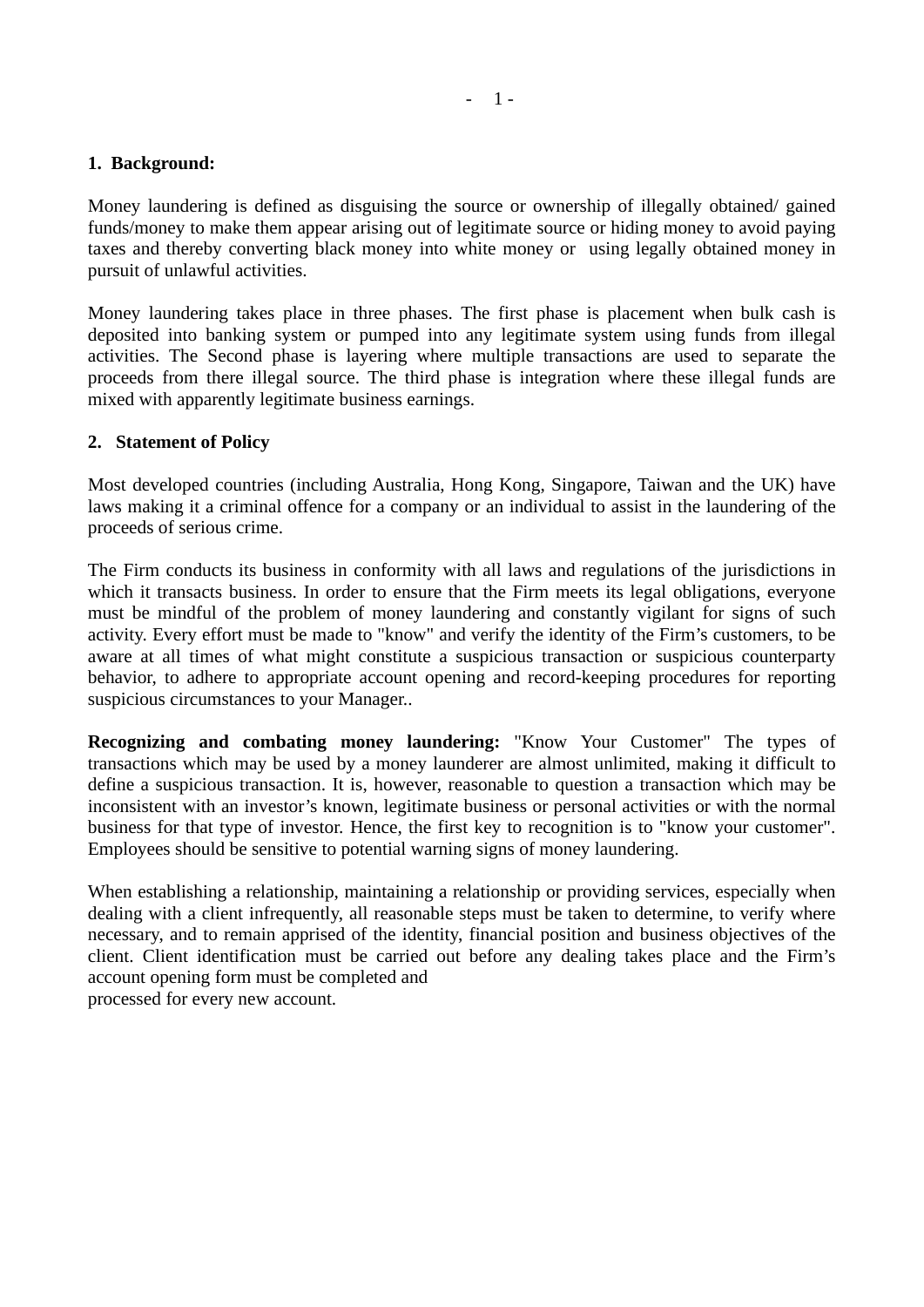#### **3) Customer Due Diligence Measures:**

#### **New Client Registration:**

- $\triangle$  Identify Customer Identity. No account should be opened in fictitious name/benami name
- $\triangle$  Customer should be physically present at the time of account opening
- $\triangle$  Verify proof of Identity and address from original Bank verification
- $\triangle$  Document requirements and other information collected from the clients as provided by the SEBI & KYC norms.
- $\triangle$  No account should be opened for client for whom no due diligence can be done by at least one of the employees.
- $\triangle$  Don't open account to clients who does not co-operate to provide basic details
- $\triangle$  Don't open account for client who has even been convicted of offence involving moral turpitude or any criminal offence or has any criminal background It is statutorily required to provide details of clients to authorities, who fails to provide satisfactory evidence of identity
- No other clients are allowed to place orders on behalf of the clients.Customers can place order by Calling our helpdesk if he/she does not have access to internet or other similar reasons. The client will be asked to answer one or two questions from his / her personal profile to check the validation of the client while accepting the order. If the client answered correctly, the Admin. Team will accept the request and place the order into the system or else the request will not be entertained.
- $\triangle$  Client due diligence will be done on annual basis.

## **Classification of Clients-**

Clients are categorized on various grounds like client's location (registered office address, correspondence addresses and other address, if any applicable), nature of business activity, trading turnover etc and manner of making payment for transactions undertaken. Broadly speaking clients can be specified in following three categories.

## **Low risk clients**

Low risk client includes clients who satisfy following criteria:

 $\triangle$  Senior Citizens, Salaried Employees and a major portion of client who indulge in delivery based trading.

- $\triangle$  One who provides all documents at the time of account opening without any delay?
- $\triangle$  Always provide securities and funds in Places order within reasonable period

**Medium risk client:** Clients falling under the definition of Speculators, Day Traders and all clients trading in Futures and Options segment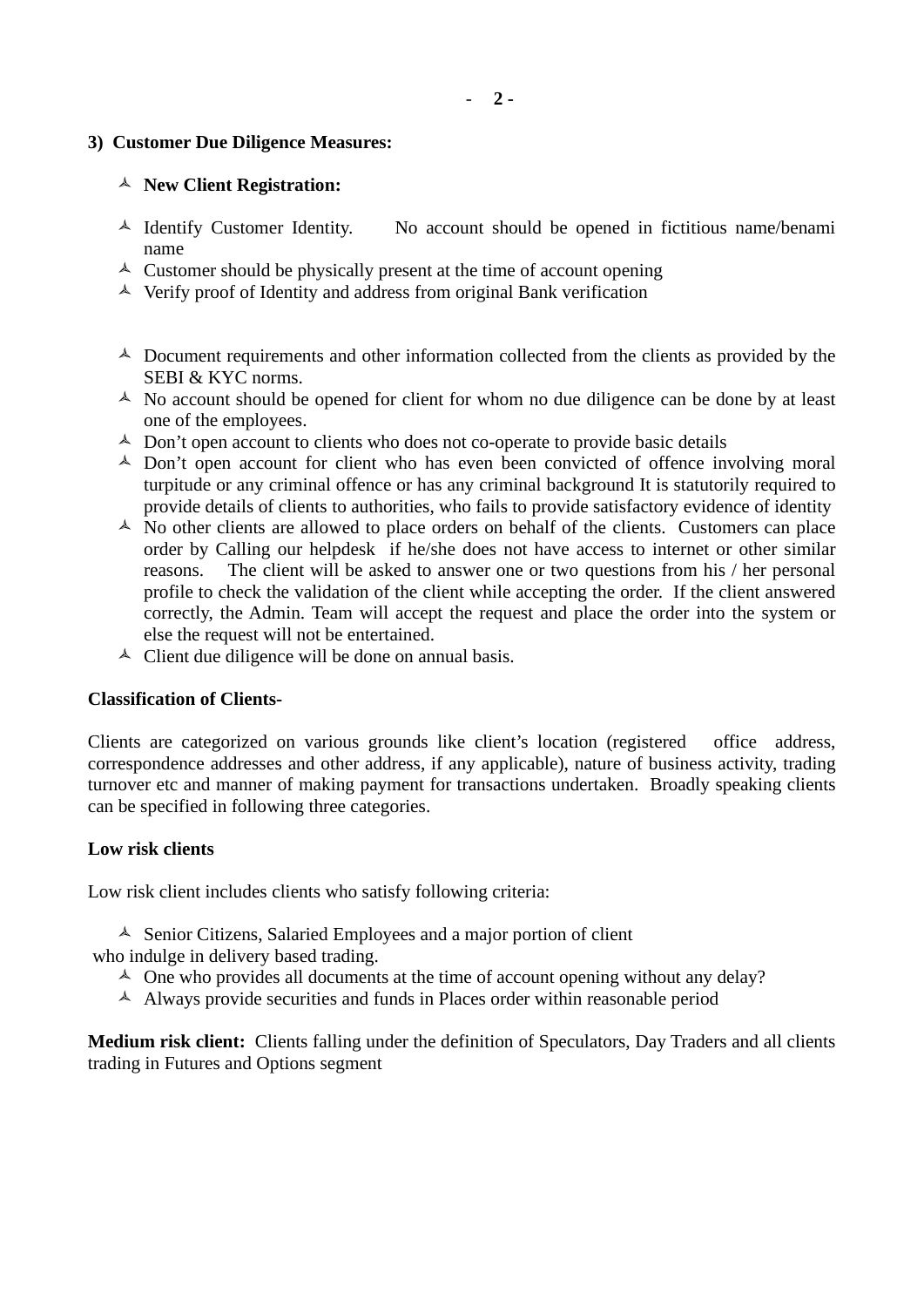- **3 -**

# **High risk client & Special Category classification:**

- 1. Non resident clients
- 2. High net worth clients,
- 3. Trust, Charities, NGOs and organizations receiving donations.
- 4. Companies having close family shareholdings or beneficial ownership
- 5. Politically exposed persons (PEP) of foreign origin.
- 6. Current / Former Head of State, Current or Former Senior High profile politicians and connected persons (immediate family, Close advisors and companies in which such individuals have interest or significant influence) .

Further client once categorized as low risk client can be later categorized as high risk or vice versa depending on the nature of transactions and client behaviour and client owner periodical report of his/her client.

Trading Accounts for PEP clients will be processed only after Management Approval and the systems are available.

## **Acceptance of Unique E-Mail ID & Mobile No. from Clients for Trading & DP Accounts:**

This has reference to SEBI circular CIR/MIRSD/15/2011 dated August 02, 2011, Exchange circulars NSE/INVG/21841 dated October 4, 2012, NSE/INSP/27339 dated August 12, 2014 and NSE/INSP/27368 dated August 18, 2014 regarding Updation of E-mail IDs and mobile numbers of clients. Our Management has decided to implement the acceptance of Unique Contact details such as E-mail ID & Mobile No. from the clients for all their Trading and DP Accounts opening through us.

Exchange has clubbed the open positions to check for position limit violations at client level & any violation will attract penalty provisions as per circular MCX/S&I/331/2016 dated September 29, 2016. In accordance with circular no. MCX/S&I/331/2016 dated September 29, 2016, Exchange has clubbed the client codes with common/same mobile numbers or e-mail ids registered under Trading Member and these clients attract the provisions / patterns such as 'persons acting in concert', through common ownership and / or control structure or same family / group, based on same Email and Contact Details.

## **Continuous Due Diligence:**

- $\uparrow$  It is the duty of every organisation to satisfy himself about the financial soundness and investment objectives of the client
- $\triangle$  Every organisation should carry on independent grading of his/ her client on periodical basis (say 18 or 12 months) and intimate Compliance department of his finding highlighting adverse change in grading.
- $\triangle$  Portfolio/Investment size/order sizes are commensurate with annual income disclosed by client
- $\triangle$  Verify sources of fund disclosed by clients
- $\triangle$  Maintain continuous familiarity and follow up with clients where any inconsistency in the information is provided.
- $\triangle$  Back office members should immediately inform Operations head/ Accounts head who in turn will inform Principal Officer about any transaction which is inconsistent with client regular trading activity or if funds and securities are coming from account other then account specified by client or if they receive request to transfer fund or security to account.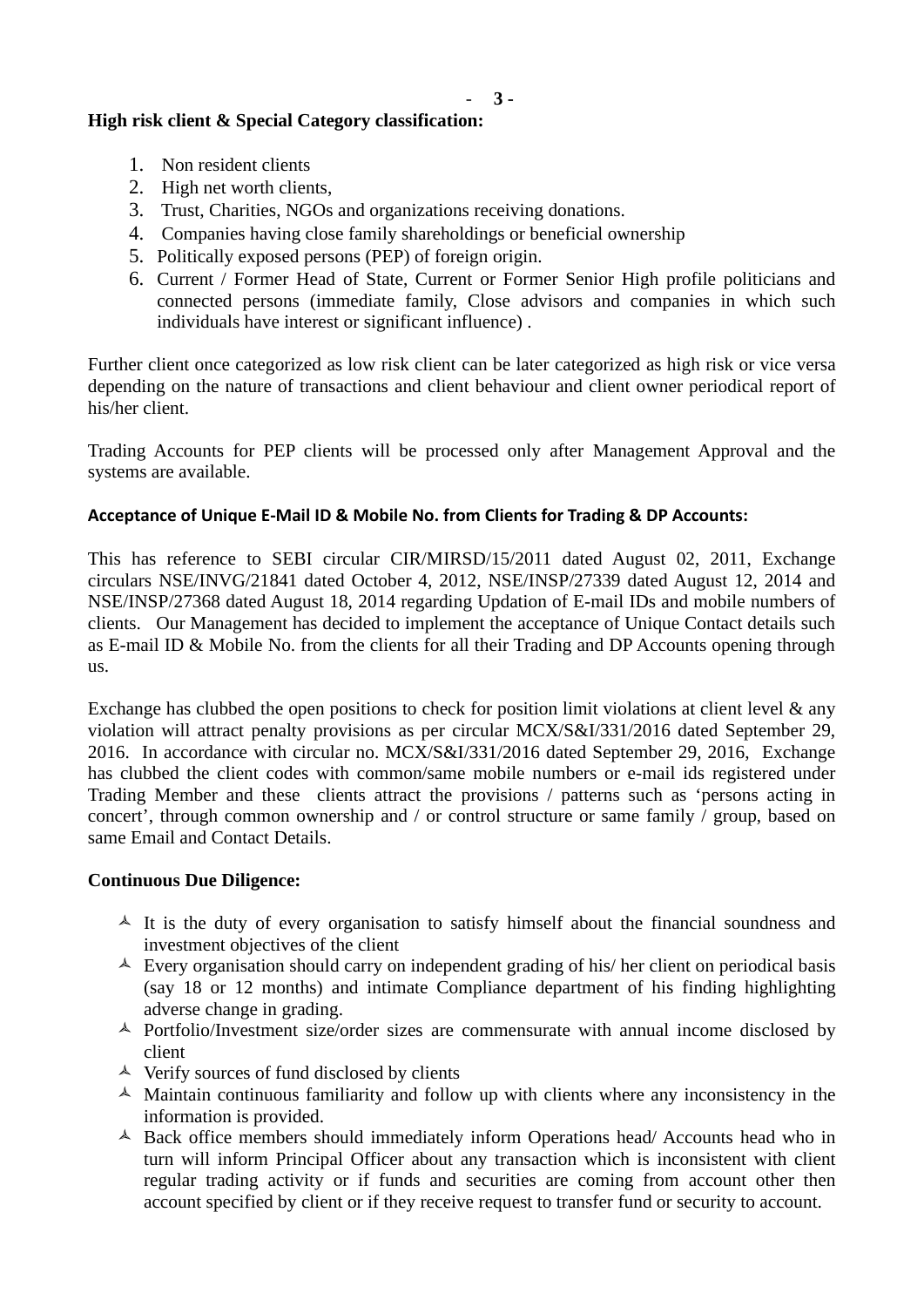- $\triangle$  other then designated account.
- $\triangle$  Stop continue to do business with client doing suspicious transaction and inform compliance department for further reporting of suspicious activity to authorities
- $\triangle$  Never make client aware of your suspicion
- $\triangle$  CDD will be revisited as and when it is required

### **4) Record Keeping/ Retention of records:**

All documents should be preserved for 5 years as per PML Act, this includes books of accounts, agreements, duplicate copies of contract notes, recorded messages, order books Provided for active account documents like KYC, agreement, passports, PAN card copy, driving license, bank letter etc should be preserved permanently Further provided that if any proceeding is pending against the Company conducted by any authorities these documents should be preserved till the disposition of proceeding i.e. until it is confirmed that case is closed.

Provided further that in case account is closed if it was inactive for X no. of years then documents should be maintained for 5 years from date of closure. For accounts which are freezed on our own account or on receiving order from authorities all document should be preserved until final disposition of case to the satisfaction of authorities.

Maintain records e.g. order slip or any piece of document which in future can help in reconstruction of individual transaction. To provide audit trails to authorities for potential money laundering activities following information's should be retained for reasonable period of time:-

i. Beneficial owner of account ii. Volume of fund flowing through account

For selected transactions:

- $\triangle$  The origin of funds;
- $\triangle$  Form in which fund was offered
- $\triangle$  Form in which fund was withdrawn e.g. cash, cheques etc.
- $\triangle$  Identity of person taking transaction
- $\triangle$  Destination of fund and securities
- $\triangle$  Form of instruction and authority Monitoring of Transactions and Reporting

Any transaction of retail clients of value exceeding 10 lacs should be reported to compliance department if its an irregular transaction, transaction is irregular (I )if the size of order is not commensurate with client income level disclosed or if its more than his usual order size. (ii) If the order is placed by dormant client i.e. order placed by client after a period of 6 monhs or 1 year from his/her last transaction.

Any transaction which does not make economic sense or is complex or unusually large should be immediately brought to the notice of respective head of department and Compliance department.

All documents, slips, recordings etc. related to any suspicious transactions should be preserved as per record keeping policy. Compliance Department will do random checking from transaction value of which exceeds 10 lacs on monthly basis and report its finding to management and if necessary to relevant authorities.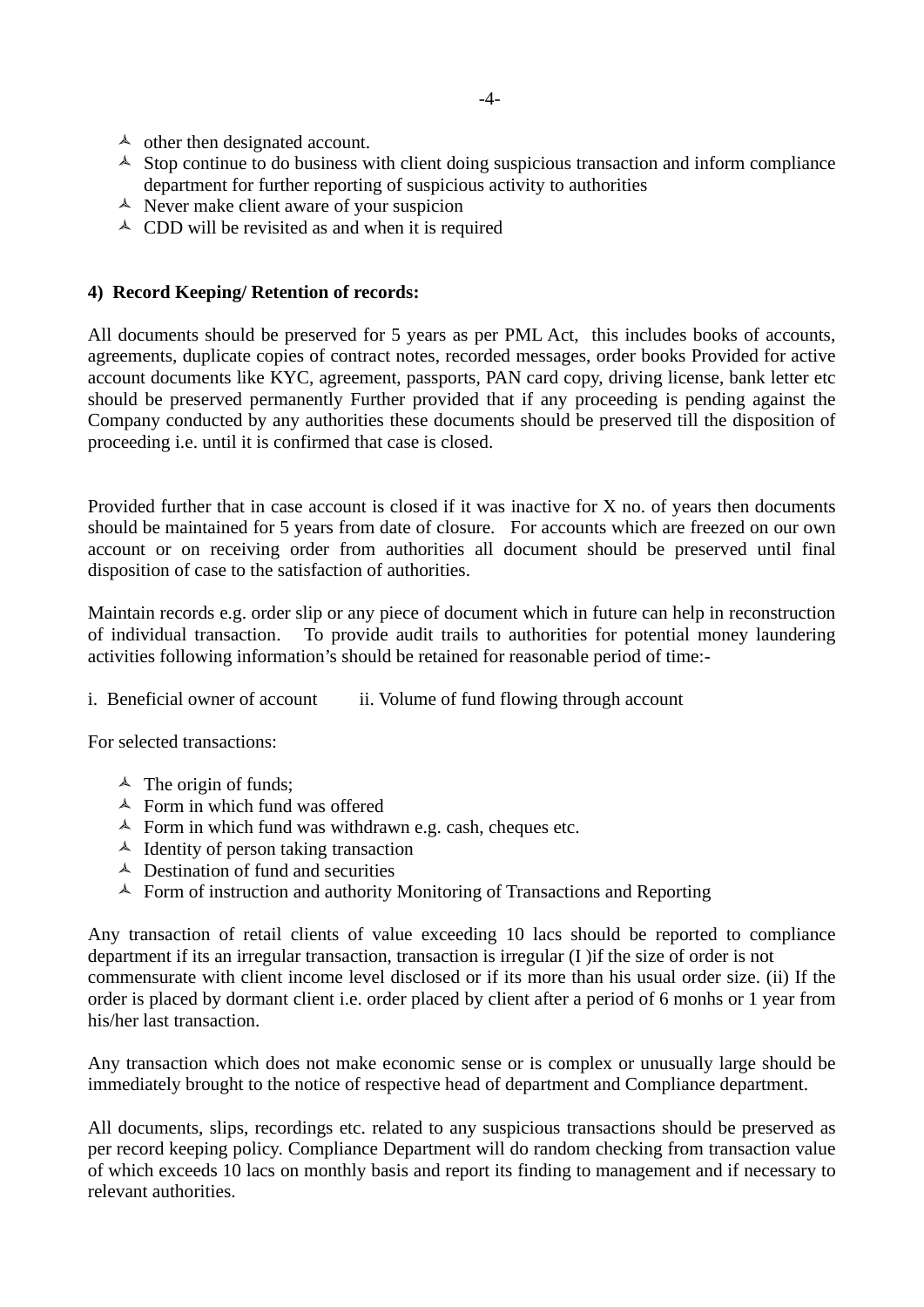## **5) Monitoring of Transactions / Suspicious transaction Monitoring and reporting**

Any transaction/ order which arises the suspicion of any employee should be diligently and immediately informed to compliance department.

List of blacklisted client and suspicious clients will be maintained for reference of employees. Whereas no trading should be done for clients mentioned in blacklist for trading of clients in suspicious list one has to be vigilant.

All the persons who are debarred / warned by SEBI/Exchanges to access capital market will be blacklisted clients or any client against whom firm has reported to authorities for alleged money laundering activities and matter is still pending before or order is given against client.

An illustrative list is provided below for reference of employees as what could be a suspicious transaction.

- $\triangle$  Clients whose identity verification seems difficult or clients appears not to cooperate
- $\triangle$  Asset management services for clients where the source of the funds is not clear or not in keeping with clients apparent standing /business activity;
- $\triangle$  Clients in high-risk jurisdictions or clients introduced by banks or affiliates or other clients based in high risk jurisdictions;
- $\triangle$  Requests to transfer securities to third parties with or without any known connection
- $\uparrow$  The transaction is not in keeping with the counterparty's normal activity.
- $\blacktriangle$  The transaction is unusual, e.g., with respect to normal market size and frequency.
- $\triangle$  There is an unusual and unnecessary involvement of an intermediary.
- $\uparrow$  The transaction is not settled in the normal manner, e.g., an offer to settle in cash or settlement by registration or delivery of securities to a third party.

Any suspicion transaction should be immediately notified to the Money Laundering Control Officer / Principal Officer or any other designated officer within the intermediary. The notification may be done in the form of a detailed report with specific reference to the clients, transactions and the nature /reason of suspicion. However, it should be ensured that there is continuity in dealing with the client as normal until told otherwise and the client should not be told of the report/suspicion. In exceptional circumstances, consent may not be given to continue to operate the account, and transactions may be suspended, in one or more jurisdictions concerned in the transaction, or other action taken.

Any transaction notified by Principal Officer as a suspicious one, it will be reported to FIU-India within 7 days to the address mentioned below. **The Director, FIU-India, 6th Floor, Hotel Samrat, Chanakyapur, New Delhi – 110021.** 

## **6) Principal Officer:**

Principal Officer shall be responsible for reporting suspicious transactions to the authorities and in identification assessment of potentially suspicious transactions.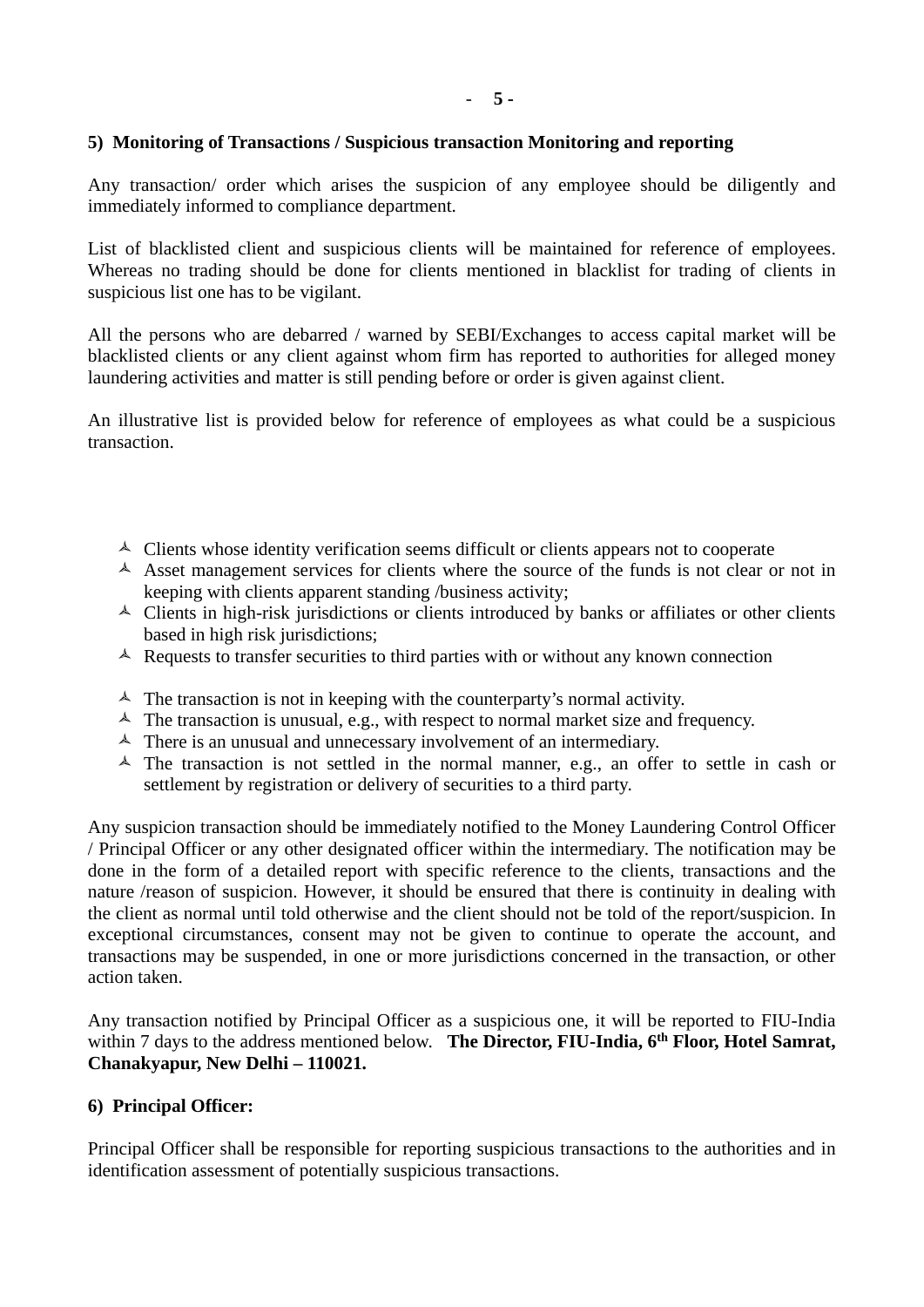### **7) Employee 's Hiring / Training:**

Recruitment: We use internal recruiting methods (like Employee Referral and known sources of Management) to identify the candidates for open positions.

Interviews: Applicant will not undergo any test or medical examinations. We will be conducting a personal interview with the candidate in our Office.

Offer: If the required skill set is available with the candidate, we will make an oral offer of employment to the candidate, which, if accepted, is followed by a written offer of employment from our Head Office.

We have policy for ongoing employee training programme to all the staffs of our company aware of the provisions of AML and PMLA procedures. Every employee must undergo anti money laundering training within a week of joining firm. It is duty of every Departmental head to ensure that every new recruit and employee in his / her department have undergone aforesaid training.

#### **8) Obligation of Employee:**

If an employee has any suspicions and report the suspicions about money laundering to the Manager, the employee will have fulfilled his / her obligations under the law. Rigorous adherence to the Firm's policies and procedures will help to protect the employee and the image of the organisation.

**9) List of Designated Individuals / Entities:** As part of Compliance measures, adequate systems in place to prevent opening an account for SEBI Debarred Entities and UN Security Council clients. We have developed in-house report that will send the report of SEBI Debarred clients if available in our system on daily basis to all the Management Personnel's as we are uploading the SEBI Debarred List on daily basis. The system will give pop-up if we enter the PAN No. of the new client when we tries to open and we will get automated generated report on daily basis for the existing clients, if any appearing in Debarred List.

**10) Freezing Procedure:** We will act accordingly as per intimation / instructions received from FIU-Delhi for freezing of funds, financial assets or economic resources or related services of the client.

**11) Investor Education:** We will educate the clients with regard to PMLA / AML policies at the time of account opening.

**12) Reliance on third party for carrying out Client Due Diligence (CDD):** We are not relying Third party for carrying out CDD and the customer due diligence will be done by our own staff / Authorised Persons registered in Exchange/s through us.